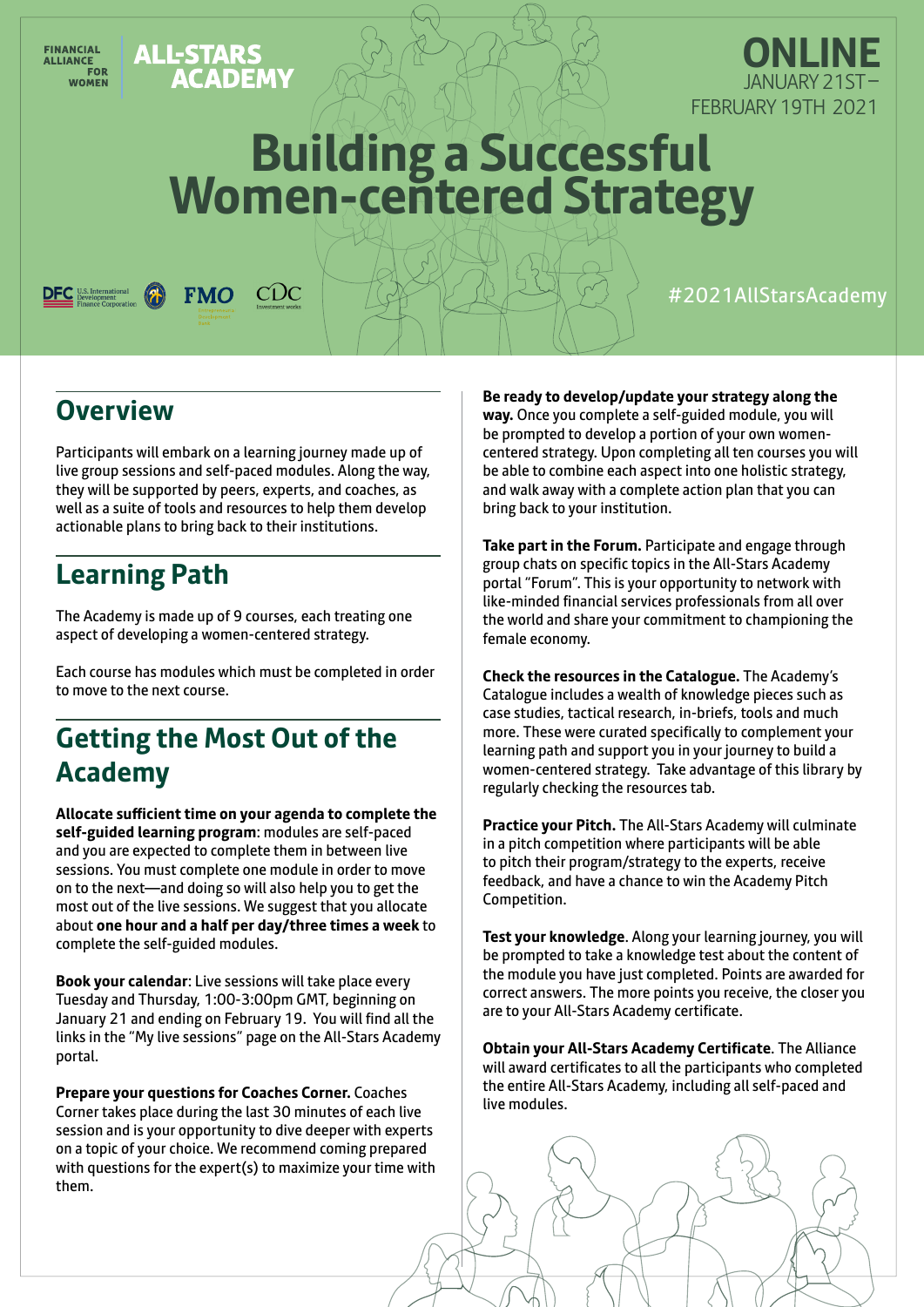**Building a Successful Women-centered Strategy**

## **Course 1 : The Strategic and Business Case for the Female Economy**

**Live Session: Thursday January 21, 2021 From 1:00 PM to 2:45 PM GMT**

Academy Launch A Primer on the Female Economy **Alliance Cases:** HBL Bank Pakistan, NatWest Group UK Getting to Know Each Other Wrap up & Where to Go Next

#### **ON YOUR OWN**

**Action Plan:** Setting your Objectives **Developing a Women-Centered Strategy:** Where to Start **Alliance Cases:** BHD León Dominican Republic & Bank al Etihad Jordan

## **Course 2 : Understanding the Opportunity**

**On Your Own - Start on: Thursday January 21, 2021 Complete before live session on: Tuesday January 26, 2021**

**Becoming a Data Driven Organization:** Internal Analysis **Case Study:** Internal Analysis **Market Sizing and the Opportunity:** External Analysis **Tools:** An Introduction to the Business Case Tool **Case Study:** Analyzing Gender Gaps **Action Plan:** Quantifying the Opportunity in your Market

#### **Live Session: Tuesday January 26, 2021 From 1:00 PM to 2:30 PM GMT**

**Best Practice:** The Female Economy Opportunity at NatWest **Break-outs:** Building Your Business Case **A Conversation with Experts:** The Importance of Market Research

#### **COACHES CORNER**



## **Course 3: Building the CVP**

**On Your Own - Start on: Tuesday January 26, 2021 Complete before live session on: Thursday January 28, 2021**

Segmenting the Women's Market

Creating a Compelling Customer Value Proposition for Women **Case Study:** Leveraging Market Research to Transform from a Product-Centric into a Customer-Centric Organization **Design thinking:** A Human-Centered Approach to

Improving Women's Financial Experiences

**Best Practice:** Financial Solutions for Women at BHD León **Action Plan:** Creating Your CVP

#### **Live Session: Thursday January 28, 2021 From 1:00 PM to 2:45 PM GMT**

**A Conversation with Experts:** Developing Innovative Financial Solutions that Meet Women's Lifecycle Needs **Fireside Chat:** Risk-sharing Facilities for Women-Centered Products

**Break-outs:** To Tweak or Not to Tweak– Do Products Need to be Adjusted?

#### **COACHES CORNER**

## **Course 4: Building the CVP - NFS**

**On Your Own - Start on: Thursday January 28, 2021 Complete before live session on: Tuesday February 2, 2021**

**Creating the CVP:** The Rationale for Non Financial Services **Alliance Cases:** Building NFS Solutions

**Problem Solving:** A Holistic Approach to Understanding Women's Needs

**Problem Solving:** From Research to Action, Creating Holistic CVPs

**Action Plan:** Maximizing Your CVP with NFS

**Live Session: Tuesday February 2, 2021 From 1:00 PM to 2:45 PM GMT**

**Break-outs:** From Research to Action - Pulling it all Together **A Conversation with Experts:** Leveraging Digital Solutions for NFS

**COACHES CORNER**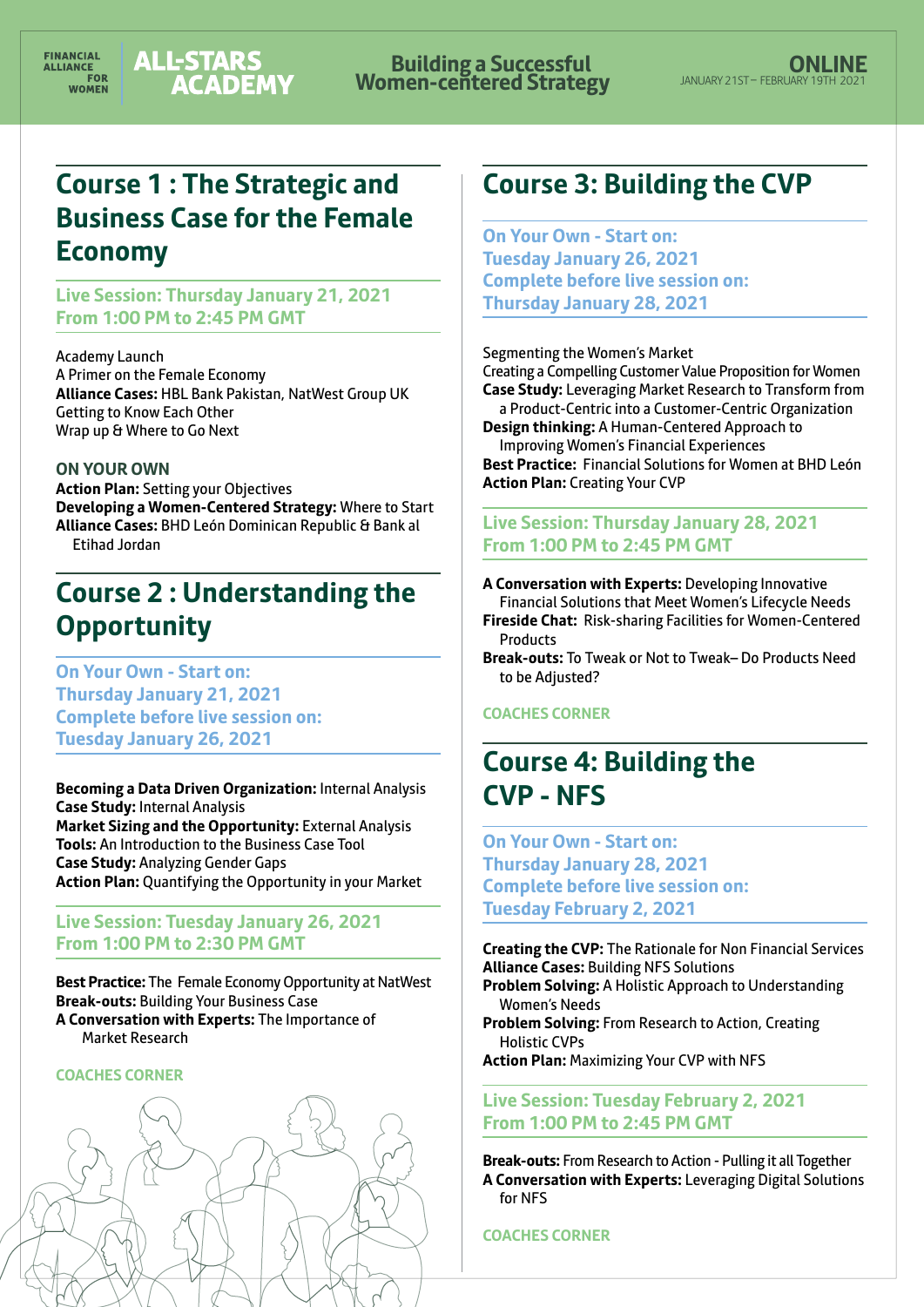# **Building a Successful Women-centered Strategy**

## **Course 5: Gender-lens Marketing**

**On Your Own - Start on: Tuesday February 2, 2021 Complete before live session on: Thursday February 4, 2021**

Gender Bias in Advertising Developing a Gender-lens Marketing Approach **Problem Solving:** To Brand or Not to Brand **Best Practice:** Developing Personas at Mastercard **Alliance Cases:** Creating Social Change through Gender-Lens Marketing

**Action Plan:** Incorporating Gender-lens Marketing into your Strategy

**Live Session: Thursday Feb 4, 2021 From 1:00 PM to 2:45 PM GMT**

**Problem Solving:** Gender Bias versus Gender-lens Marketing **CEO Spotlight:** Fighting Stereotypes in Advertising **Break-outs:** Creating Personas to Reach Women

**A Conversation with Experts:** The Myths of Marketing to Women

#### **COACHES CORNER**

#### **EVALUATION**

## **Course 6: Becoming the Employer of Choice for Women**

**Start on: Thursday February 4, 2021 Complete before live session on: Tuesday February 9, 2021**

**Tools:** How-To Guide to Becoming the Employer of Choice for Women

**Alliance Cases:** The Gender D&I Business Imperative **Problem Solving:** Creating your D&I Business Case

**Diagnose** - Understanding the State of Gender D&I in your **Organization** 

**Case Study:** Analyzing Talent Flows

Align - Mainstreaming the Gender D&I Imperative Across your Organization

**Best Practice:** Engaging Internal & External Stakeholders **Action Plan: Building the D&I Strategy** 

**Live Session: Tuesday Feb 9, 2021 From 1:00 PM to 3:00 PM GMT**

**Fireside Chat:** Becoming the Employer of Choice for Women **CEO Spotlight:** Getting Buy-In from the Top **A Conversation with Experts:** Aligning Women's Market and D&I

**Break-outs:** Joining Forces

#### **COACHES CORNER**

## **Course 7: Becoming the Employer of Choice for Women**

**Start on: Tuesday February 9, 2021 Complete before live session on: Thursday February 11, 2021**

**Problem Solving:** Looking Inwards **Best Practice:** Inclusive Culture **Take Action:** Solving for equality of opportunity, experience, and pay **Alliance Case:** Taking Action at HBL Bank **Case Study:** Taking Action **Best Practice:** Measuring, Monitoring, and Refining D&I **Strategy Action Plan: Building the D&I Strategy II** 

**Live Session: Thursday Feb 11, 2021 From 1:00 PM to 3:00 PM GMT**

Best Practice: Championing Gender D&I at Mastercard **A Conversation with Experts:** Investing in Employee Wellbeing in the New Normal **Break-outs:** Learnings from the D&I Case Study

**COACHES CORNER**

## **Course 8: Building Organizational Culture**

**Start on: Thursday February 11, 2021 Complete before live session on: Tuesday February 16, 2021** 

**Embedding the Program:** Structure and Stakeholder Engagement

**Best Practice:** Building Internal Capabilities **Best Practice:** Communicating and Aligning Internally **Problem Solving:** Building Strategic Partnerships **Best Practice:** Becoming a Gender Intelligent Organization **Action Plan:** Tackling Organizational Culture

**Live Session: Tuesday Feb 16, 2021 From 1:00 PM to 2:30 PM GMT**